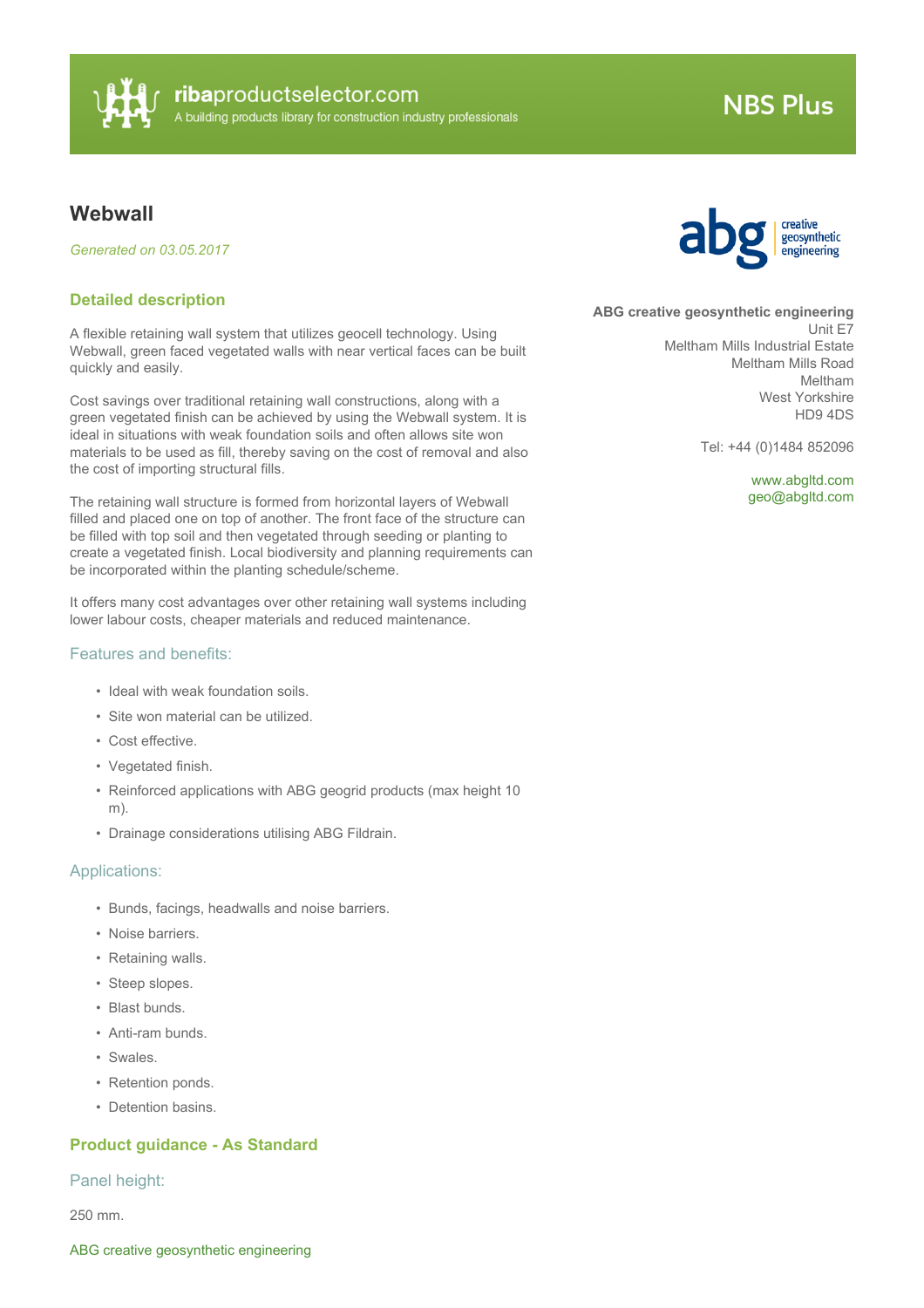

## Panel length:

4 m.

Effective cell diameter:

500 mm.

Material:

HDPE.

Wall thickness:

1.2 mm.

Cell area:

 $0.2 \text{ m}^2$ .

Tensile strength:

24 kN/m.

UV Stability:

Excellent.

Life expectancy:

120 years (with plant cover).

Maximum slope angle:

70° (with vegetated face).

Maximum wall height:

- 2.25 m without geogrid reinforcement.
- 10 m with geogrid reinforcement.

### **Product specification**

#### **Manufacturer**

| - Name:    | ABG creative geosynthetic engineering                                                          |
|------------|------------------------------------------------------------------------------------------------|
| - Web:     | www.abgltd.com                                                                                 |
| - Email:   | geo@abgltd.com                                                                                 |
| $-$ Tel:   | +44 (0) 1484 852096                                                                            |
| - Fax:     | +44 (0)1484 851562                                                                             |
| - Address: | Unit E7, Meltham Mills Industrial Estate, Meltham Mills<br>Road.Meltham.West Yorkshire HD9 4DS |

#### **Product reference**

ABG creative geosynthetic engineering